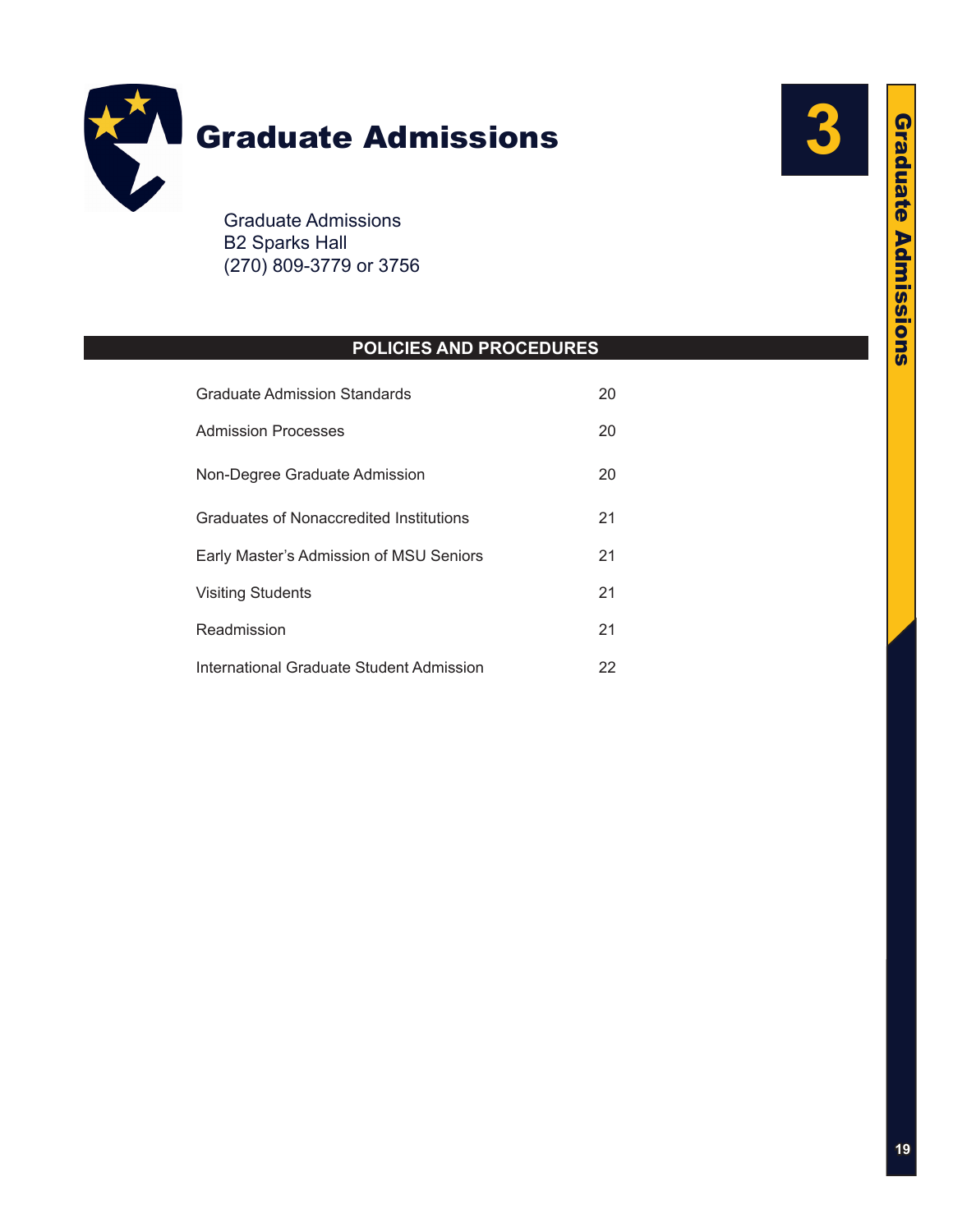## <span id="page-1-0"></span>Graduate Admission Standards

Although the student advising program at Murray State University is specifically designed to assist students as they progress through degree programs, **it is the responsibility of all students to be thoroughly familiar with rules, regulations, and requirements that apply to their programs of study.**

In addition to a baccalaureate degree from a regionally accredited institution, an applicant must satisfy the admission standards and prerequisites of the department and college/school in which the applicant plans to study. Prerequisites and requirements for specific degrees will be found in the appropriate departmental sections of this *Bulletin*. Applicants for doctorate degrees should also consult the specific program coordinator for admission details.

## Admission Processes

Requests for admission to master's or doctorate study at Murray State University should be addressed to Graduate Admissions, Murray State University, Murray KY 42071. Applicants must submit an admission application and the \$40 nonrefundable application fee. **A graduate student may be required to submit a new application for admission if the level of program or their graduate program objective changes, or if the student does not enroll for a period of four or more consecutive semesters. Under the requirements of 12KAR2:045 as cited later in this chapter, review of residency for tuition purposes is a required part of the admission/readmission process. Documents to verify residency may be requested by Graduate Admissions for residents of AL, IL, IN, KY, MO, and TN, and must be provided before the beginning of the term for which the applicant seeks admission.**

Official transcripts reflecting **all** previous college credit should be forwarded to Graduate Admissions of Murray State University by the registrar(s) of the school(s) the applicant attended. In the event the student attended more than one college, an official transcript must be sent from **each** college. These credentials should be on file in Graduate Admissions no later than one month prior to the date the applicant expects to register.

Following the receipt of all required credentials, materials will be forwarded for departmental approval. After departmental review, the applicant will be sent an official letter indicating admission status.

**The following standards represent minimum campus-wide requirements.** Higher minimum standards for grade point average (GPA) and Graduate Record Examination (GRE) may be set by individual departments or colleges. In lieu of the GRE, some units may select other nationally recognized tests that are more appropriate to their disciplines. Detailed information about any program-specific admission requirements beyond these campus-wide requirements is provided in the individual program listings.

## **Unconditional Admission**

Minimum university requirements for unconditional admission are an overall 2.75 grade point average (based on *A* equals 4.0). Some degree programs have additional requirements for unconditional admission. Refer to the program listings for additional information.

## **Conditional Admission**

Conditional admission may be granted to a student with an overall grade point average between 2.25 and 2.74. Conditional admission may also be granted to a student with an overall grade point average of 2.0 to 2.24 if the academic college/school's review of the student's record indicates the likelihood of success. Some degree programs have additional requirements for conditional admission. Refer to the appropriate chapter in this bulletin for requirements relating to specific degrees.

Upon the completion of nine hours of graduate work a student admitted conditionally must have a 3.0 grade point average, or the student may be dropped from the graduate program. A graduate student dropped for failure to meet this requirement may reapply after having been out of the graduate program for one semester.

Any exceptions to this policy must be approved in writing by the departmental graduate coordinator, the department chair, and the collegiate graduate coordinator.

## **Unclassified Admission**

An applicant holding a baccalaureate degree from a regionally accredited institution may be admitted as an unclassified graduate student if:

- 1. the student demonstrates promise but is not qualified for admission to a graduate program;
- 2. the student does not intend to complete a degree program at Murray State University;
- 3. the student has no degree objective; or

4. the student has files that are incomplete and cannot be processed for either conditional or unconditional admission.

## **Regulations Governing Unclassified Admission**

1. A student whose files are incomplete as specified in point 4 above would have one month from the date of enrollment to complete the files and change to a degree status.

2. Students with incomplete files will be restricted to one- term enrollment only.

3. Up to 12 hours earned as an unclassified graduate student may be applied to a degree if approved by the appropriate graduate advisor.

4. Unclassified graduate students will pay graduate fees for all courses.

5. An unclassified graduate student is allowed to take no more than *13 hours per semester.*

## **Non-Degree Graduate Admission**

An applicant holding a baccalaureate degree from a regionally accredited institution may be admitted as a non-degree graduate student. An official transcript reflecting all previous college credit must be submitted to Graduate Admissions at Murray State University by the registrar(s) of each school(s) the student attended. An undergraduate GPA of 2.75 is required for admission as a non-degree student.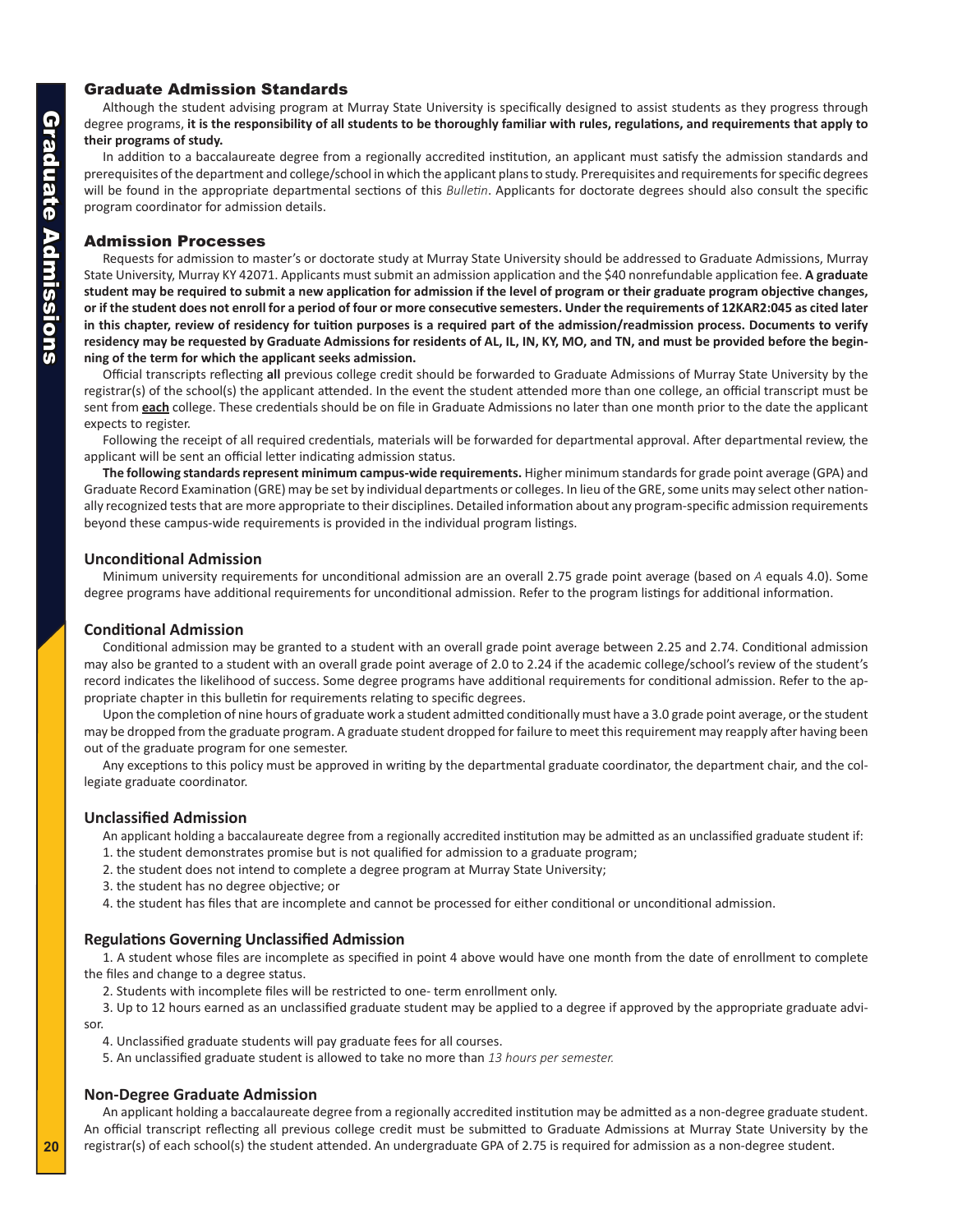## <span id="page-2-0"></span>**Graduates of Nonaccredited Institutions**

An applicant with an undergraduate degree from an institution not regionally accredited may enter an MSU graduate program if the applicant meets the following requirements:

1. A score of 300 on the aptitude portion (V+Q) of the Graduate Record Examination (GRE).

2. Completion of 32 hours of undergraduate course credit at MSU or a regionally accredited institution which fulfill the following categories:

| A. Communication and Basic Skills  | (6 hrs)           |
|------------------------------------|-------------------|
| <b>B. Sciences and Mathematics</b> | $(8 \text{ hrs})$ |
| C. Humanities and Fine Arts        | (6 hrs)           |
| D. Social Sciences                 | (6 hrs)           |
| E. Electives                       | $(6 \text{ hrs})$ |

with a GPA for the 32 hours of 2.5 or better.

3. Any additional requirements of the department in which the student will do graduate work.

An applicant with an undergraduate degree from an institution not regionally accredited, who has completed fewer than nine graduate hours at an accredited institution, must fulfill the requirements of this policy. After the student's admission to a graduate program at MSU, the graduate hours earned previously will be evaluated by the student's graduate department for transfer credit.

## Early Master's Admission for MSU Seniors

Seniors at Murray State University who are within nine hours of completing the baccalaureate degree, who have a cumulative grade point average (GPA) of at least 3.0, and are meeting all undergraduate GPA requirements, may be admitted to graduate study provided they meet departmental and general admission requirements. Seniors admitted on this basis are considered graduate students, and will be charged graduate tuition for all courses scheduled. **Note: This type of admission may cause problems with financial aid.**

**Students who fail to complete all undergraduate requirements during their first semester as graduate students** *will be denied graduate credit.* **All courses taken during that term will be permanently recorded as undergraduate, with no refund of graduate tuition. Early admission graduate students may apply for graduate assistantships.**

Seniors enrolled at institutions other than MSU who meet the requirements outlined above may petition Graduate Admissions for early admission. However an official transcript with bachelor's degree posted will be required prior to registration.

## Visiting Students

Any student in good standing in a recognized graduate school may enroll for graduate study at Murray State University for either a summer session or one regular semester as a visiting student.

A visiting student is not required to submit an official transcript, but must secure a visiting student form from Graduate Admissions of Murray State University. This form must be completed by the appropriate official of the student's home college/university and forwarded to MSU Graduate Admissions. A visiting student who elects further graduate study at Murray State University must either fulfill all requirements for admission to graduate study or have a new visiting student form submitted by the student's "home" graduate school.

## Graduate Program

All candidates for the master's or doctorate degrees at Murray State University are required to follow a planned program of graduate study. **Although a student may be required to take prerequisite courses, only approved courses completed while enrolled as a graduate student may apply toward a graduate program.**

Information regarding the graduate program form will be sent along with the letter of acceptance to graduate study. The student's academic advisor should be consulted prior to registration for assistance in planning a program. **During the first nine weeks of the first term enrolled, the student should complete the graduate program form and submit it to the specified advisor, who will secure the required signatures and return the form to Graduate Admissions. To be approved, a program must meet all requirements stipulated in the** *Bulletin***.**

Any subsequent change in the program must be approved by the student's advisor and the collegiate/school graduate coordinator. The student and the collegiate graduate coordinator are responsible for notifying the Office of the Registrar of the program changes on an **official substitution form**, available from www.murraystate.edu/students/graduate/forms.

## **Readmission**

A graduate student in good standing who has previously attended Murray State University but has had four semesters of non-attendance will be readmitted upon completion of the graduate application and the \$40 nonrefundable fee. All graduate applicants must apply through the Graduate Admissions for an initial review of their application and transcripts. At that point, it may be determined that the application and transcripts will be forwarded to the appropriate academic department for approval. Before applying again or requesting new transcripts, the student should call Graduate Admissions to see if previous transcripts are still on file. Graduate Admissions will accept electronic transcripts from other accredited institutions. Students who applied for admission as a graduate student but did not enroll may need to complete a new application for admission. Before applying again or requesting new transcripts, the student should call Graduate Admissions to see if the materials sent before are still on file. Verification of residency for tuition purposes may be required. **Submitting with the application a copy of the applicant's driver's licence and vehicle registration will assist with this process. The applicant will be notified if other documents are required.**

A student who has been enrolled at other institutions since last attending Murray State must request an official transcript be mailed directly to Graduate Admissions from each college attended. Failure to furnish such official transcripts as required will delay admission and may affect the student's academic standing at Murray State. **A student who withholds or gives false information or documents can be denied admission or administratively withdrawn from school.** For further information, contact 270-809-3756.